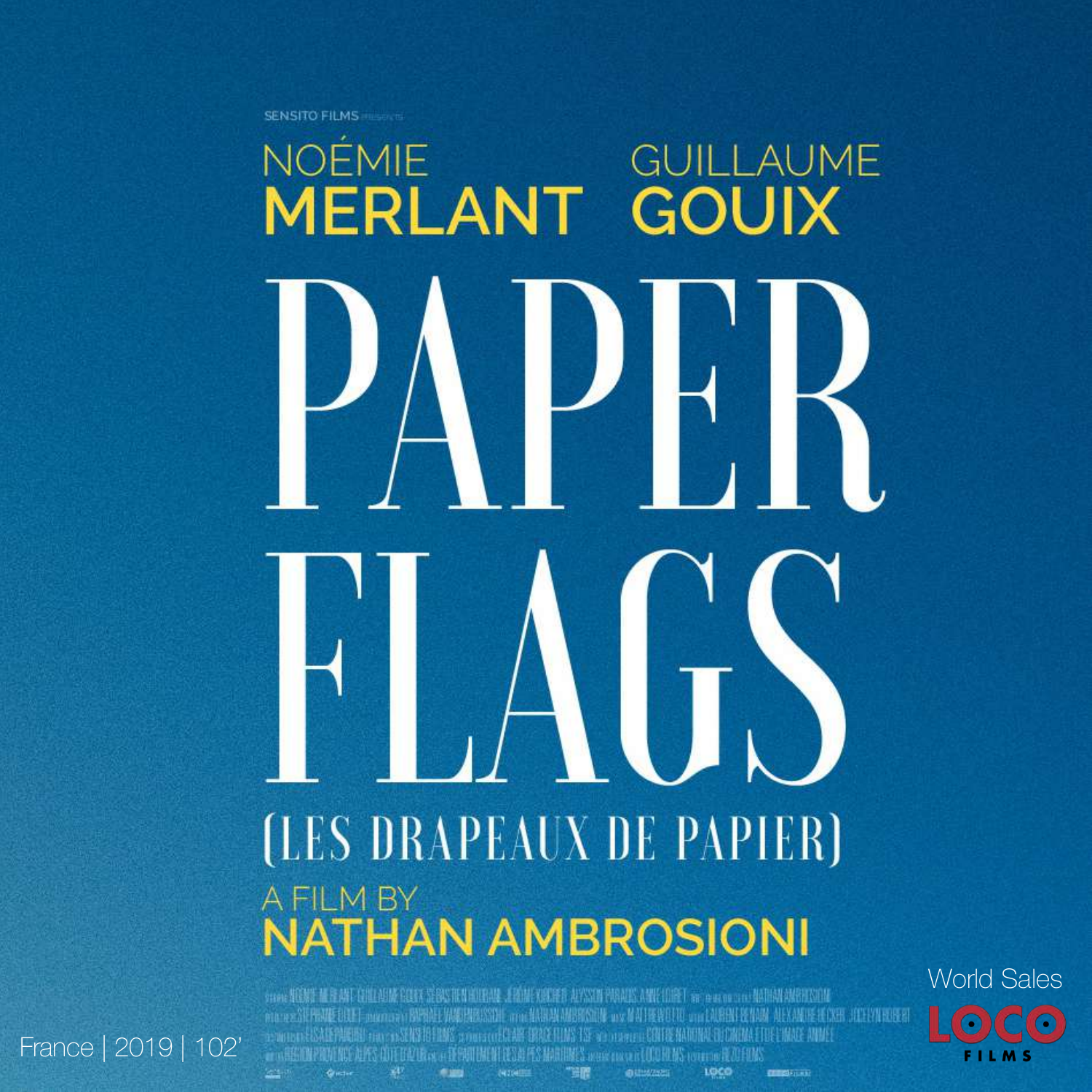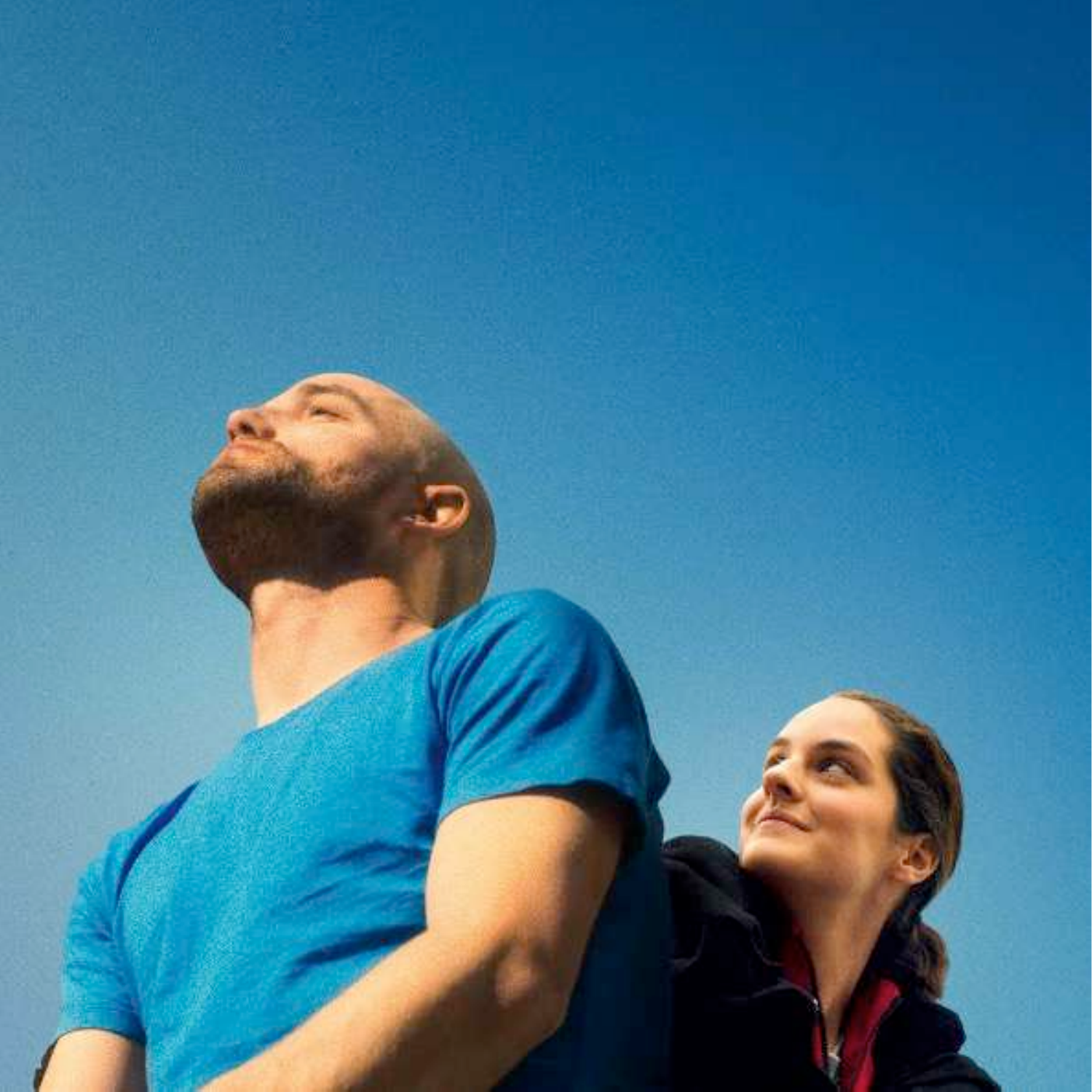## SYNOPSIS

24 year-old aspiring artist Charlie leads a simple life, struggling to make ends meet. When her older brother comes into her world after twelve years in jail, things change. She's willing to help him rebuild a normal life, but their growing mutual affection might be too fragile to last.

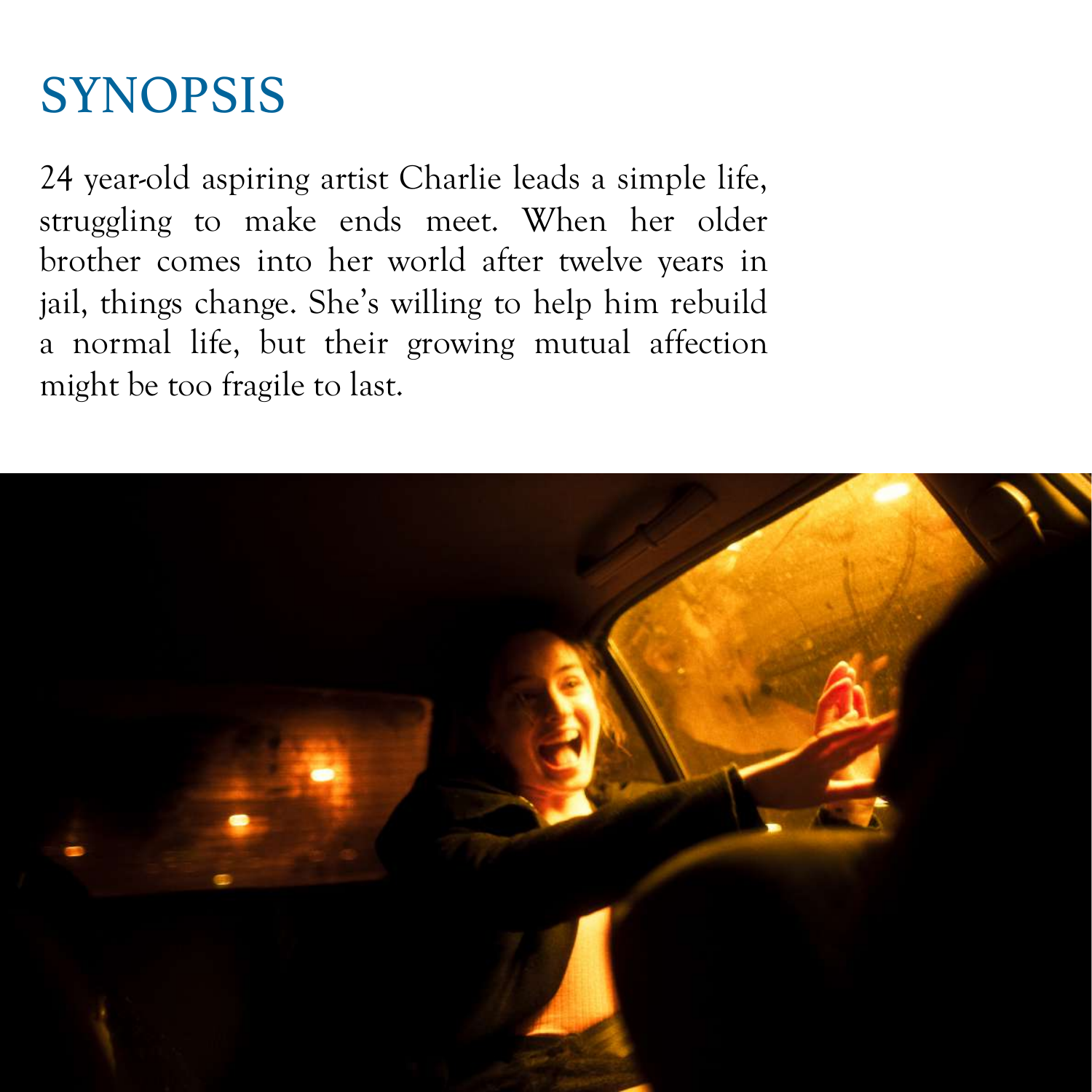## INTERVIEW WITH **NATHAN AMBROSIONI**

**How did you become the youngest director in France to have received the CNC's advance on earnings?**

First of all, I don't come from the cinema world at all. I'm from a small town in the south of France called Grasse. When I was 12, I developed a passion for horror films. I sold all my toys in order to by a video camera and shoot films with my friends. Since then, I've directed seven short films, with only three people working on the first, then slightly more on the second, and so on.

#### **How did you broaden your taste in films from other genres than horror?**

The real turning point was when I saw MOMMY by Xavier Dolan. I watched it with my mother one day to make her happy. I loved it, and it made me realize that films had the power to make an audience feel a wide array of emotions – not just fear. I'm passionate about the type of cinema that manages to provoke sensory reactions. I love going to the cinema and seeing people cry in front of a film: managing to make 300 audience members feel something at the same time, that's fascinating! I thought, 'I want to make films like that'. When I looked up Xavier Dolan's biography, I realized one was allowed to make films at a young age, and without necessarily having to follow a traditional path. I started developing and broadening my sensitivity. That's when I began to write PAPER FLAGS.

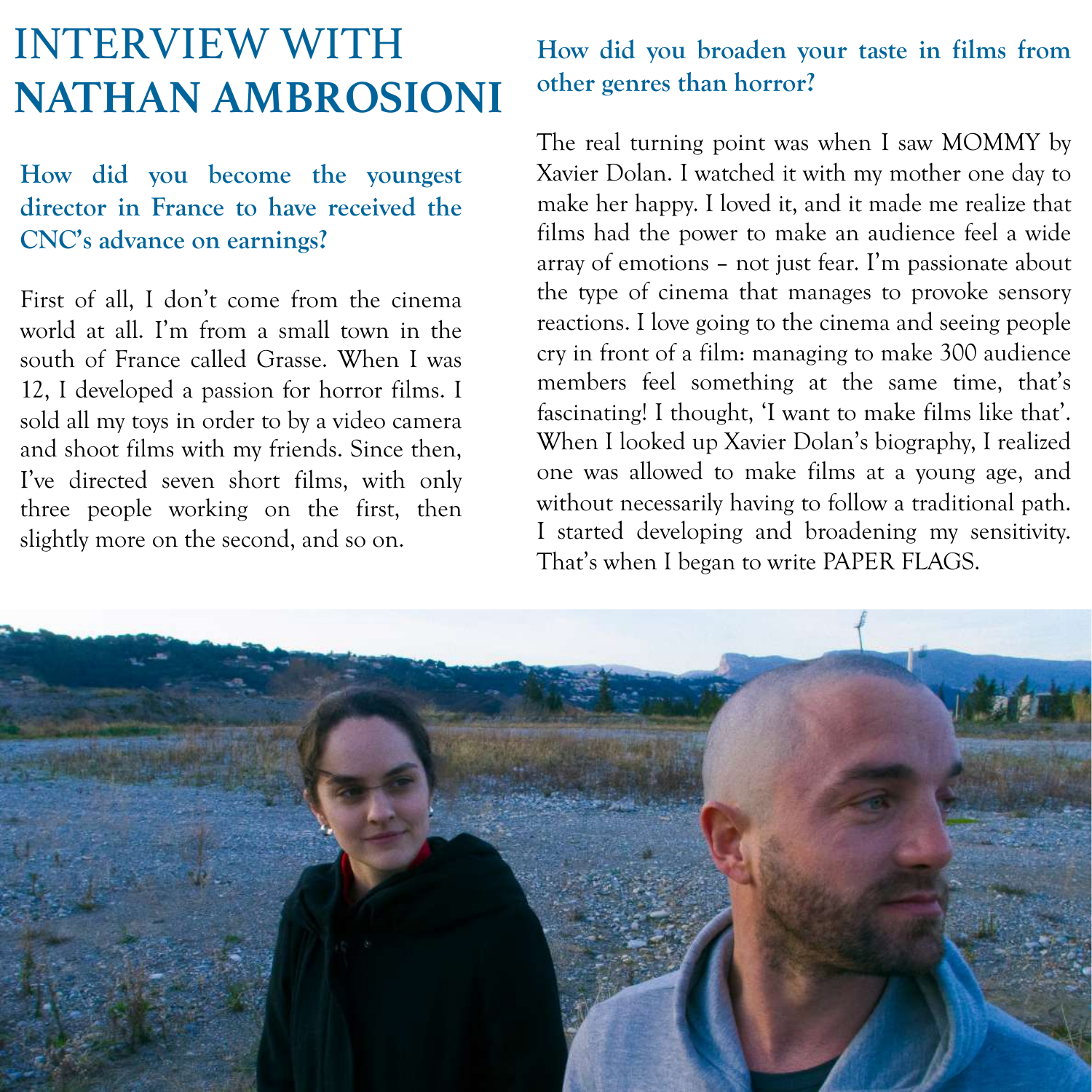

#### **Where does the story come from?**

I wanted to write a film about freedom. I was 17 and knew that I was going to leave the nest one day. I asked myself a lot of questions about how I was going to deal with that newly-found freedom. One day by chance I stumbled across an article in the newspaper Liberation which really shook me. It was a portrait of an inmate who had just finished his sentence and came out of jail without any rehabilitation support from the State whatsoever. He had to find his family and friends on his own; but when you get out of prison after twelve years, what's left of the world you once knew?

This man talked about freedom as a tangible, close, yet unreachable thing. It attracted and terrified him simultaneously. His questions about freedom, in a way, echoed with mine. I've lived a rather plain life, and that's what I wanted to write about: a simple story with no complicated twists and turns. I wanted a story focused on human emotions, and to film actors feeling those emotions.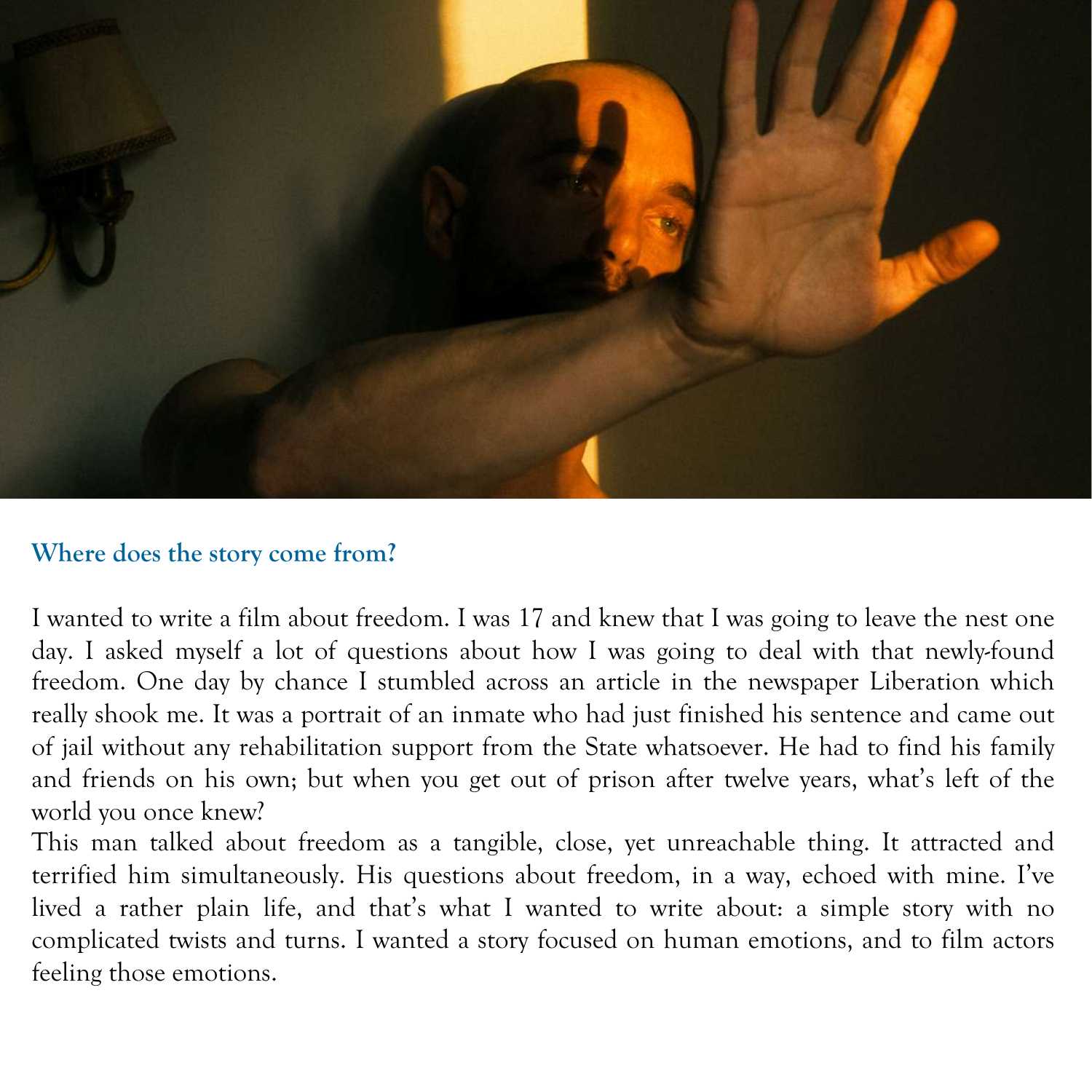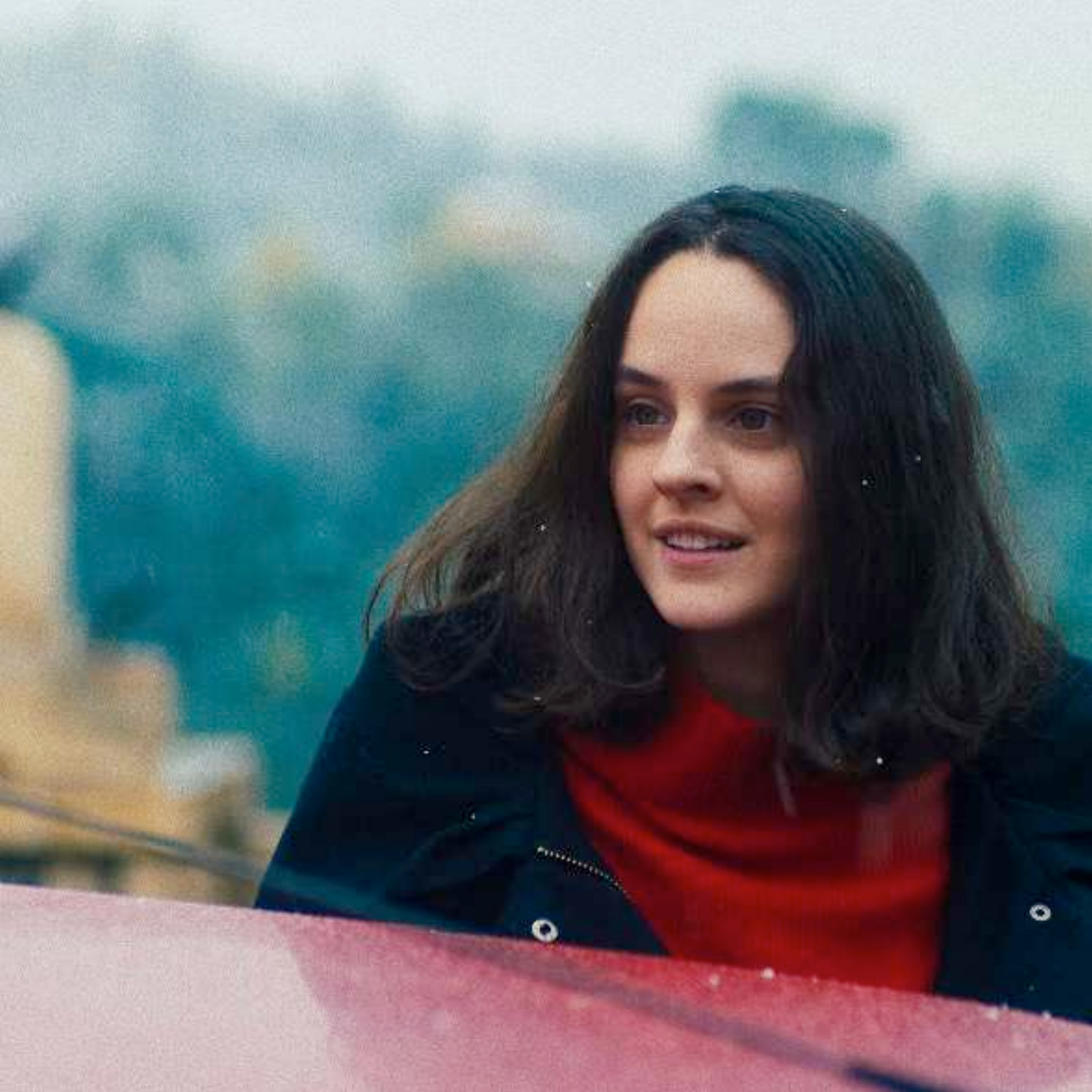

#### **How can you talk about emotions that you yourself are too young to have felt?**

The characters come from the same social background as me. I've learned to observe them. And even if I haven't actually gone through what they have, I've seen films that talk about those emotions, and I know people that have felt them. I met some that have struggled to control their anger. This man that has just come out of jail, I'm not particularly familiar with him, but I like getting to know him and trying to understand him. That's what cinema is all about: learning about something you haven't lived yourself.

#### **The staging of the film fits with the characters…**

Yes, I wanted the audience to be close to them, to look at them, to dance with them. An actor is so much more interesting than a landscape to me…I also wanted the characters to be the ones telling us where the action was taking place, and not the other way around. We only had 23 days of shooting, so we had to move fast. But when we had some time left, we improvised a lot: Noémie walking in a wasteland, Guillaume playing with sunlight…None of that was written.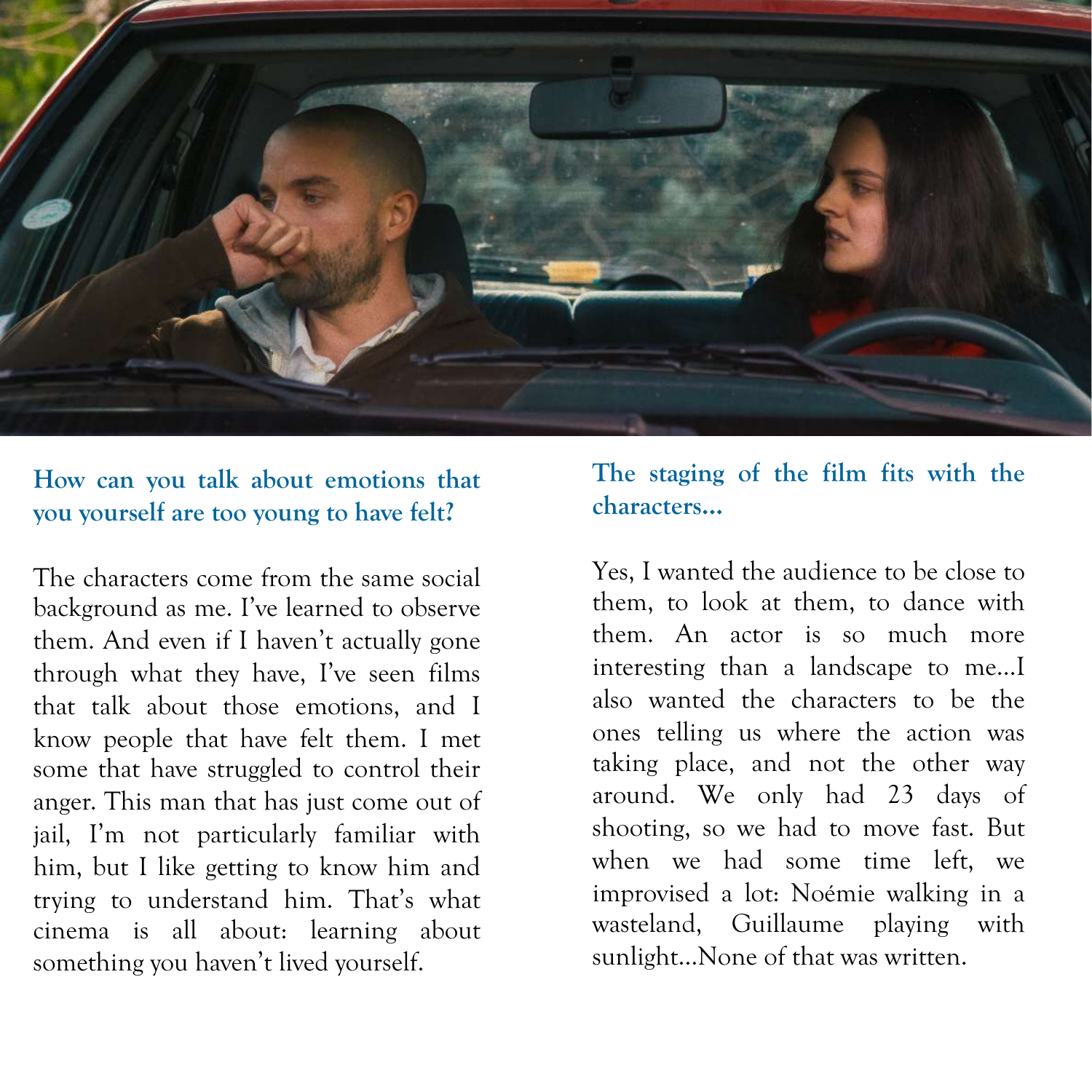#### **Choosing to do close-ups, showing fragmented bodies... is that a way of expressing emotion?**

It goes towards empathy. We're so close to them, it's like we're talking straight at them. I like sensuality in films, not in a sexual way, but as a way of feeling someone's skin, or hearing someone breathe. For instance, Guillaume found this recurring gesture where he touches his shaved head. Noémie shows how luminous but also how pain-stricken her character is, just by her facial expressions. The two characters needed to frequently go through a wide range of powerful emotions.

#### **How can we understand the father's position?**

In the articles I read, a prisoner said: "I tried to call my father, he picked up and hung up when he heard my voice. Since then, my calls go unanswered…" In my opinion, he's not a hateful or violent father. He loves his son but doesn't accept that love. He can't stand loving a child who isn't like the others, who you can't introduce to your neighbours.

#### **In a way, the film's purpose is to put Charlie and Vincent on equal terms again…**

Physically, Charlie is Vincent's little sister, and he's the big brother. But life has put Vincent in the position of the little brother, who needs a sister. He wants to be an older brother to her again. In the final scene, they understand that they don't need to love each other just because they're family. They realize that they're two separate entities. They're sure to see each other again, but now isn't the right time. I want to believe they'll meet again soon.

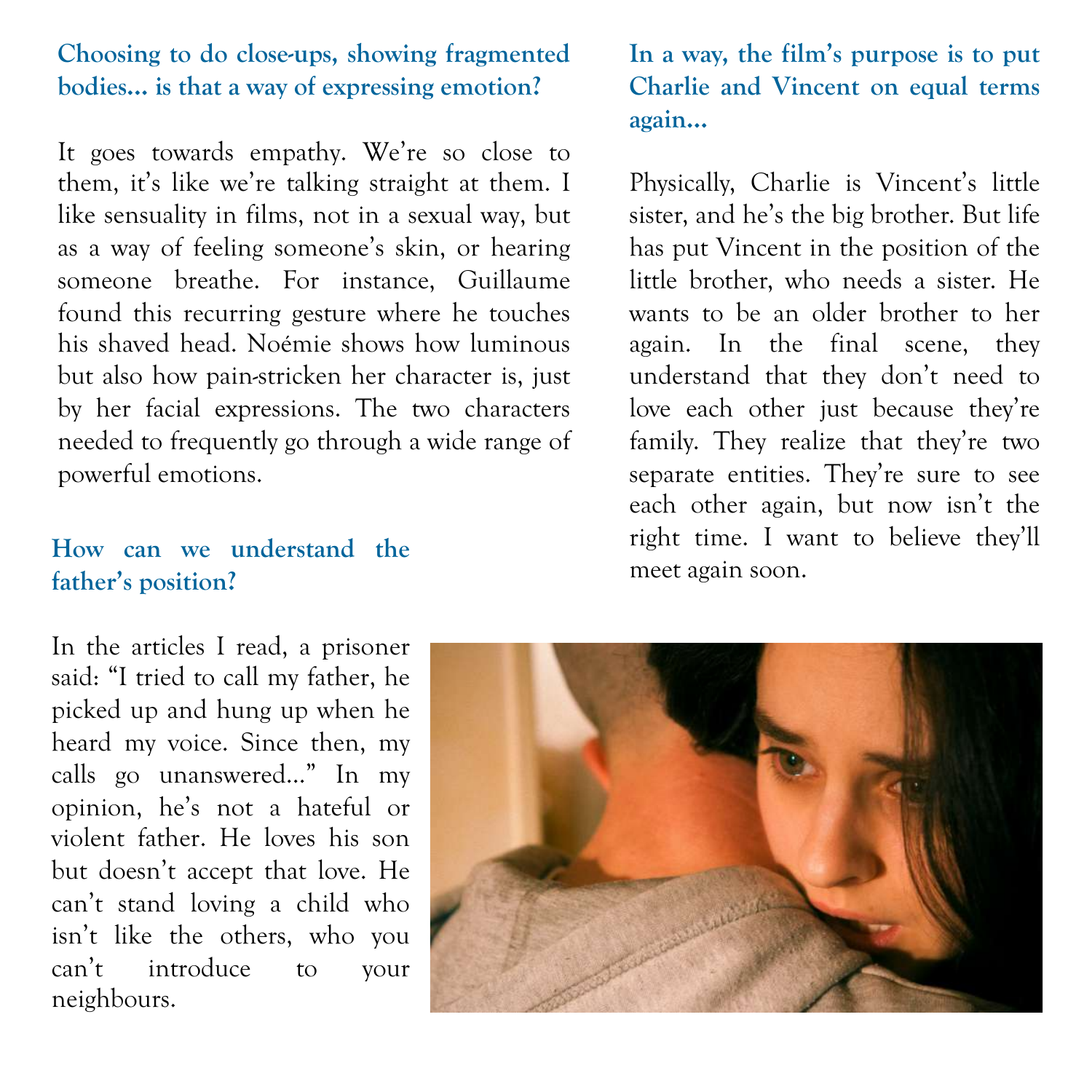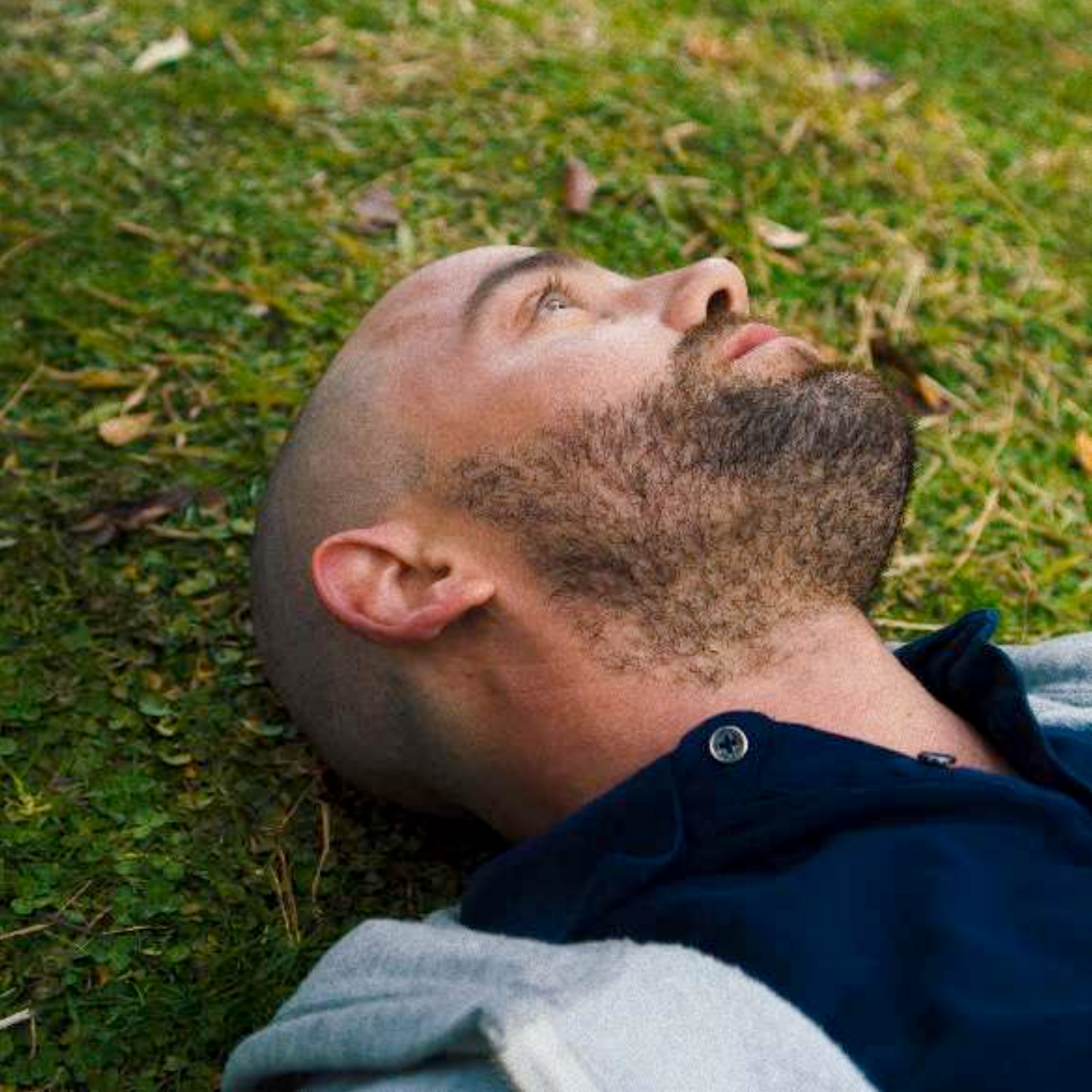

## ARTISTIC LIST

Charlie Vincent Pierre Jean (Father) Emma La psychologue

**Noémie Merlant Guillaume Gouix Sébastien Houbani Jérôme Kircher Alysson Paradis Anne Loiret**